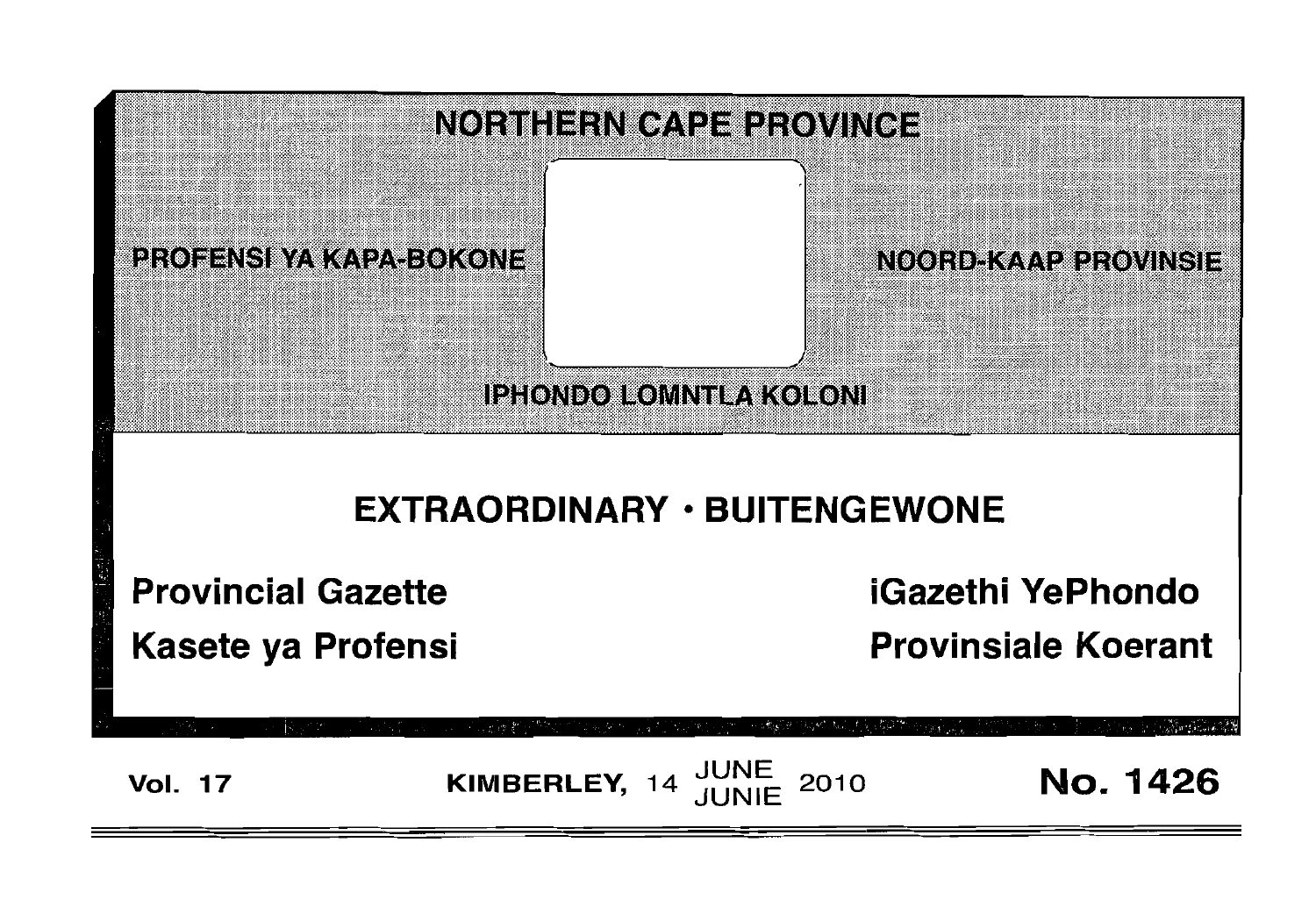#### IMPORTANT NOTICE

The Government Printing Works will not be held responsible for faxed documents not received due to errors on the fax machine or faxes received which are unclear or incomplete, Please be advised that an "OK" slip, received from a fax machine, will not be accepted as proof that documents were received by the GPW for printing. If documents are faxed to the GPW it will be the sender's responsibility to phone and confirm that the documents were received in good order.

Furthermore the Government Printing Works will also not be held responsible for cancellations and amendments which have not been done on original documents received from clients.

## CONTENTS • INHOUD

| No. |                                                                                                                | No. | Gazette<br>No. |
|-----|----------------------------------------------------------------------------------------------------------------|-----|----------------|
|     | <b>GENERAL NOTICE · ALGEMENE KENNISGEWING</b>                                                                  |     |                |
| 58  | Local Government: Municipal Structures Act (117/1998): Municipal Demarcation Board: Delimitation of municipal  |     | 1426           |
| 58  | Wet op Plaaslike Regering: Munisipale Strukture (117/1998): Munisipale Afbakeningsraad: Afbakening van munisi- |     | 1426           |

# 的第三人称单数 网络大小女子大小小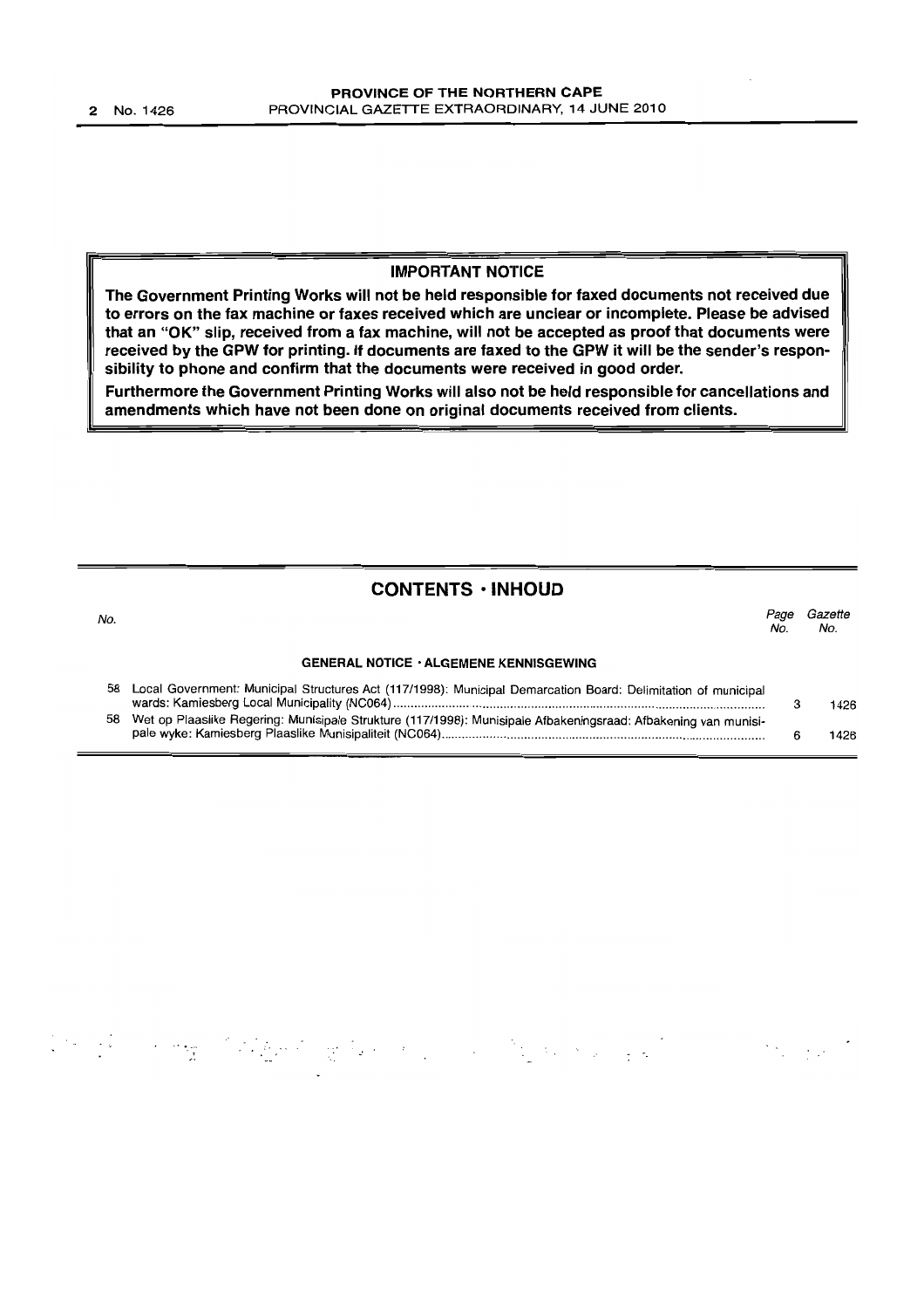## **GENERAL NOTICE ALGEMENE KENNISGEWING**

#### **NOTICE 58 OF 2010**

#### **MUNICIPAL DEMARCATION BOARD DELIMITATION OF MUNICIPAL WARDS IN TERMS OF THE LOCAL GOVERNMENT: MUNICIPAL STRUCTURES ACT, 1998**

#### **Municipality: Kamiesberg Local Municipality (NC064)**

In terms of Item 5(1) of Schedule 1 to the Local Government: Municipal Structures Act, 1998 (Act NO.117 of 1998) ("the Act") the Municipal Demarcation Board hereby publishes its delimitation of wards for the above-mentioned municipality. Particulars of the delimitation are listed in the Schedule.

In terms of Item 5(2) of Schedule 1 to the Act, any person aggrieved by a delimitation may, within 14 days of publication of this notice, submit objections in writing to:

The Municipal Demarcation Board Private Bag X28

#### **Hatfield**

'0028

Fax: 012-3422480

E-mail: robert@demarcation.org.za

The attached form MOBS must please be used to object. The form is also available on www.demarcation.org.za

Notice number 72 published in Provincial Gazette Extraordinary No 1780 of 12 April 2010 is hereby withdrawn.

## **LANDIWE MAHLANGU CHAIRPERSON: MOB**

#### **SCHEDULE**

In terms of Section 18(3) of the Local Government: Municipal Structures Act, 1998 (Act 117 of 1998) the MEC responsible for local government has determined that the municipal council consists of 7 councillors.

After having consulted the Independent Electoral Commission, The Municipal Demarcation Board has delimited the municipality into 4 wards in terms of Schedule 1 to the Act.

The number of registered voters in each ward does not vary by more than fifteen percent from the norm. The norm was determined by dividing the total number of voters on the municipal segment of the national common voters roll, namely 6680 voters on 12 February 2009, by the number of wards in the municipality.

An overview map of the boundary of the municipality, with the boundaries of the wards within the municipal boundary, and a map of each ward are attached. In case of a discrepancy between a map and this schedule, the map will prevail.

The ward numbers, the voting districts and voting stations in each ward, and the number of voters are as follows: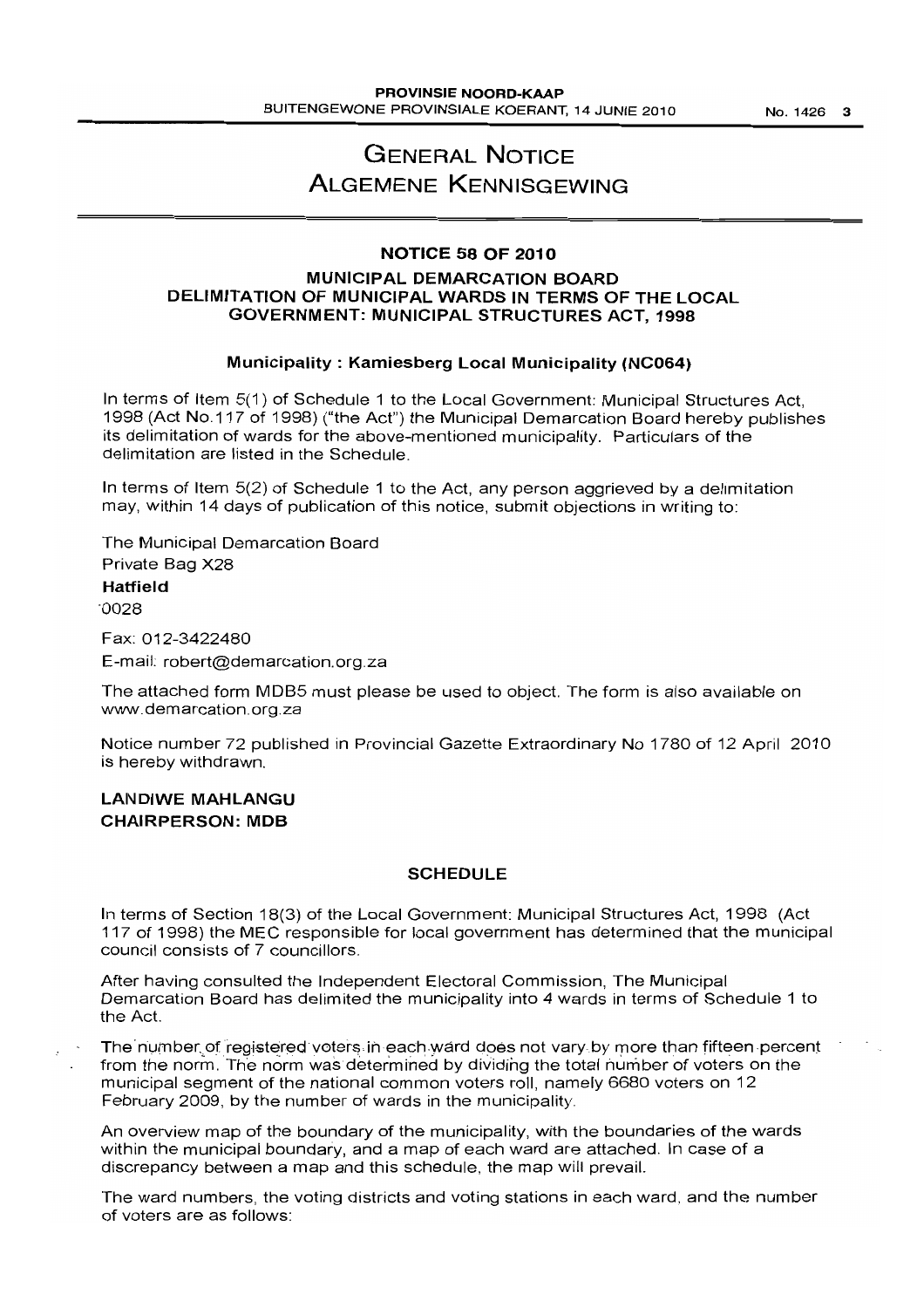## WARD 1 comprises of a total of 1512 registered voters

| <b>Voting District</b> | <b>Voting Station</b>         | Number of Voters |
|------------------------|-------------------------------|------------------|
| 65740013               | COMMUNITY HALL KROONSIG       | 663              |
| 65760082 (Portion)     | NOURIVIER GEMEENSKAPSAAL      | 100              |
| 65840036               | ICASTLE HILL                  | 169              |
| 65850026               | <b>ISOEBATSFONTEIN SKOOL</b>  | 226              |
| 65850048               | ERIC BAKER HALL HONDEKLIPBAAI | 354              |

## WARD 2 comprises of a total of 1788 registered voters

| Voting District | <b>Voting Station</b>       | Number of Voters |
|-----------------|-----------------------------|------------------|
| 65730012        | IGARIES GEMEENSKAPSAAL      | 1210             |
| 65760105        | IKLIPFONTEIN GEMEENSKAPSAAL | 334              |
| 65860050        | LEPELSFONTEIN CIVIC HALL    | 244              |

## WARD 3 comprises of a total of 1880 registered voters

| <b>Voting District</b> | <b>Voting Station</b>      | Number of Voters |
|------------------------|----------------------------|------------------|
| 65760015               | IALPHA RAADSAAL            | 911              |
| 65760048               | KITEIS GEMEENSKAPSAAL      | 386              |
| 65760059               | SPOEGRIVIER GEMEENSKAPSAAL | 372              |
| 65760060               | TWEERIVIER GEMEENSKAPSAAL  | 211              |

## WARD 4 comprises of a total of 1500 registered voters

| <b>Voting District</b> | <b>Voting Station</b>          | Number of Voters |
|------------------------|--------------------------------|------------------|
| 65760026               | LELIEFONTEIN GEMEENSKAPSAAL    | 459              |
| 65760037               | <b>IJAKARANDA KLEUTERSKOOL</b> | 269              |
| 65760071               | PAULSHOEK GEMEENSKAPSAAL       | 328              |
| 65760082 (Portion)     | NOURIVIER GEMEENSKAPSAAL       | 185              |
| 65760093               | ROOIFONTEIN GEMEENSKAPSAAL     | 259              |

Important: This Schedule contains the total number of registered voters on the municipality's segment of the national common voters' roll on 12 February 2009 as provided for in Government Notice No. 750 published in Government Gazette No. 32407 of 15 July 2009. The voting district numbers, the voting district boundaries, voting stations, and the number of voters may change after the registration of voters for the 2011 local elections.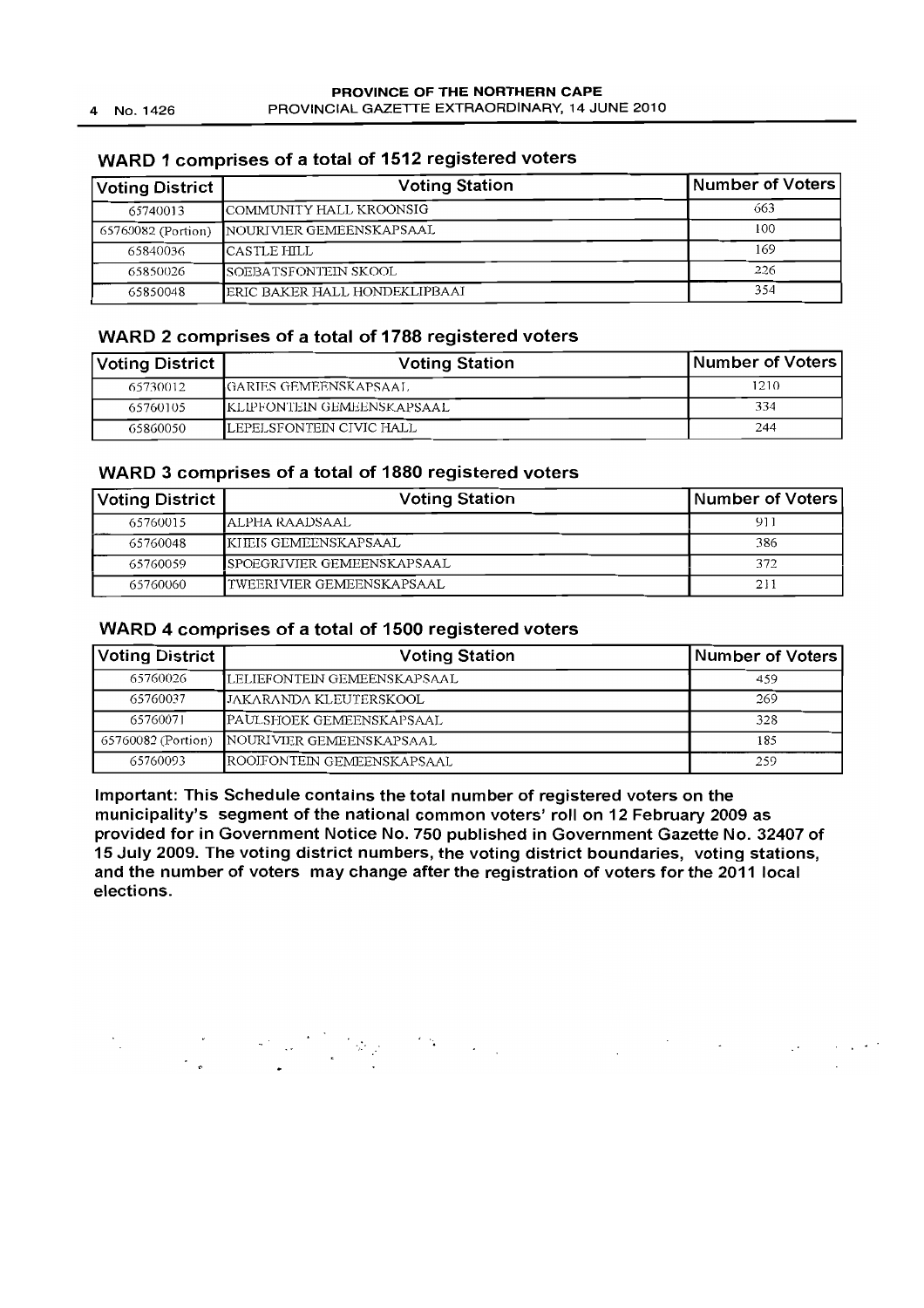$\epsilon_{\rm c}$  is

#### FORM MDB5

#### WARD DELIMITATION

#### OBJECTION IN TERMS OF ITEM 5(2) OF SCHEDULE 1 TO THE LOCAL GOVERNMENT: MUNICIPAL STRUCTURES ACT, 1998

I hereby object to the delimitation of the boundaries of the following wards:

| <b>WARD NUMBER</b> | <b>REASON/MOTIVATION</b> |
|--------------------|--------------------------|
|                    |                          |
|                    |                          |
|                    |                          |

I request the Municipal Demarcation Board to consider the following alternative proposals:

| Ward number | The ward should comprise of the<br>following voting districts (Provide voting<br>district number and the number of<br>voters in brackets e.g.<br>VD1123456(1500)+VD345678(2500)=4000) | Motivation |
|-------------|---------------------------------------------------------------------------------------------------------------------------------------------------------------------------------------|------------|
|             |                                                                                                                                                                                       |            |
|             |                                                                                                                                                                                       |            |
|             |                                                                                                                                                                                       |            |
|             |                                                                                                                                                                                       |            |

I confirm that:

- each cluster of voting districts form a contiguous ward;
- . the number of voters in each ward fall within the minimum and maximum of voters allowed per ward;

• the proposed ward boundaries comply, in general, with the criteria.

**SIGNATURE** 

NAME AND SURNAME

**DATE**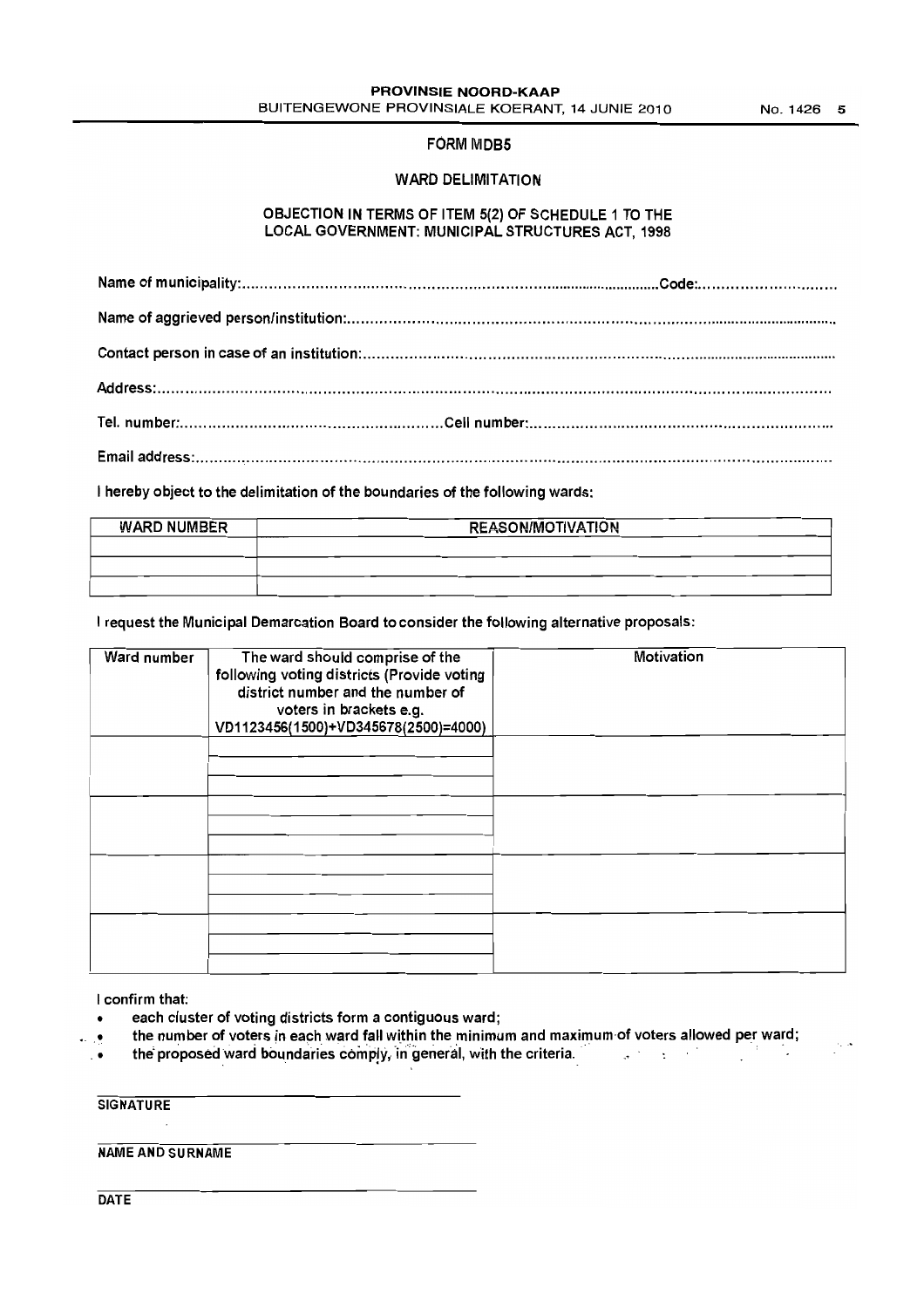## **KENNISGEWING 58 VAN 2010**

## **MUNISIPALE AFBAKENINGSRAAD AFBAKENING VAN MUNISIPALE WYKE INGEVOLGE DIE WET OP PLAASLIKE REGERING: MUNISIPALE STRUKTURE, 1998**

## **Munisipaliteit : Kamiesberg Plaaslike Munisipaliteit (NC064)**

Ingevolge Item 5(1) van Bylae 1 van die Wet op Plaaslike Regering: Munisipale Strukture, 1998 (Wet No. 117 van 1998) ("die Wet") publiseer die Munisipale Afbakeningsraad hiermee sy afbakening van wyke vir die bogenaamde munisipaliteit. Besonderhede van die afbakening is vervat in die Bylae.

Ingevolge Item 5(2) van Bylae 1 van die Wet, kan enige persoon wat gegrief is deur 'n afbakening binne 14 dae na publikasie van hierdie kennisgewing skriftelike besware voorle aan:

Die Munisipale Afbakeningsraad Privaatsak X28

**Hatfield**  0028

Faks: 012-3422480 E-pos: robert@demarcation.org.za

Die aangehegte vorm MOBS moet asseblief gebruik word om beswaar aan te teken. Die vorm is ook beskikbaar op www.demarcation.org.za

## **LANDIWE MAHLANGU VOORSITTER: M UNISIPALE AFBAKENINGSRAAD**

## **BYLAE**

Ingevolge Artikel 18(3) van die Wet op Plaaslike Regering: Munisipale Strukture, 1998 (Wet 117 van 1998) het die LUR vir plaaslike regering bepaal dat die munisipale raad bestaan uit 7 raadslede.

Na oorlegpleging met die Onafhanklike Verkiesingskommissie het die Munisipale Afbakeningsraad die munisipaliteit in 4 wyke afgebaken ingevolge Bylae 1 van die Wet.

Die getal geregistreerde kiesers in elke wyk, wyk nie meer as vyftien persent van die norm af nie. Die norm is bepaal deur die getal geregistreerde kiesers op die munisipale segment van die nasionale gemeenskaplike kieserslys, naamlik 6680 kiesers op 12 Februarie 2009, deur die getal wyke in die munisipaliteit te deel.

 $\bullet$ 'nOorsigkaart van die munisipale grens met die grense van die wyke binne die munisipale grens, en 'n kaart van elke wyk, is aangeheg. Ingeval van 'n verskil tussen 'n kaart en hierdie bylae, sal die kaart geld.

Die wyknommers, die stemdistrikte en stemlokale in elke wyk, en die getal kiesers is as volg.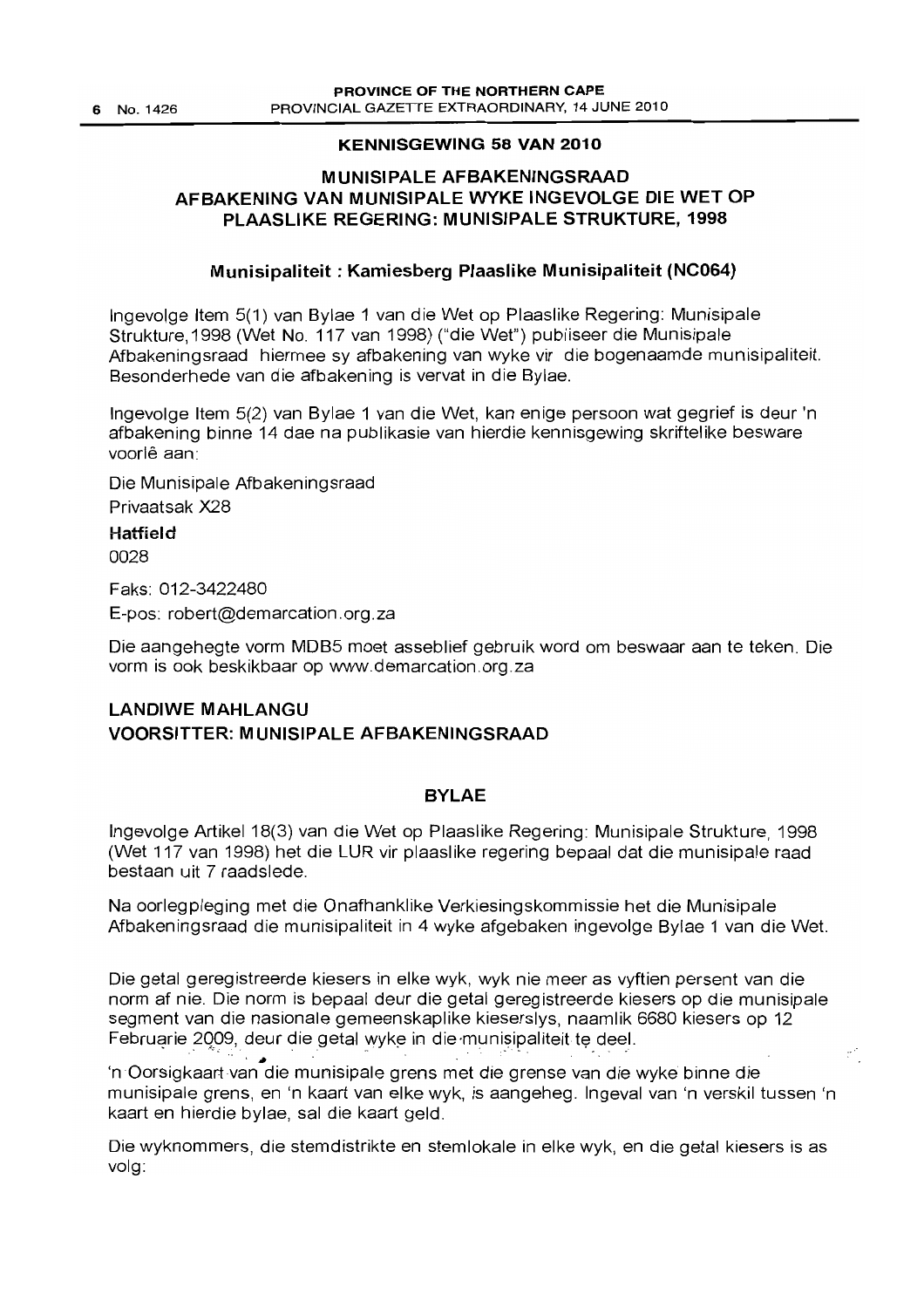| Stemdistrik | Stemlokaal                                     | <b>Getal kiesers</b> |
|-------------|------------------------------------------------|----------------------|
| 65740013    | COMMUNITY HALL KROONSIG                        | 663                  |
|             | [65760082 (Gedeelte) [NOURIVIER GEMEENSKAPSAAL | 100                  |
| 65840036    | ICASTLE HILL                                   | 169                  |
| 65850026    | SOEBATSFONTEIN SKOOL                           | 226                  |
| 65850048    | <b>IERIC BAKER HALL HONDEKLIPBAAI</b>          | 354                  |

## WYK 2 het 1788 kiesers

| Stemdistrik | Stemlokaal                       | <b>Getal kiesers</b> |
|-------------|----------------------------------|----------------------|
| 65730012    | IGARIES GEMEENSKAPSAAL           | 1210                 |
| 65760105    | IKLIPFONTEIN GEMEENSKAPSAAL      | 334                  |
| 65860050    | <b>ILEPELSFONTEIN CIVIC HALL</b> | 244                  |

## WYK 3 het 1880 kiesers

| Stemdistrik | Stemlokaal                  | <b>Getal kiesers</b> |
|-------------|-----------------------------|----------------------|
| 65760015    | ALPHA RAADSAAL              | 911                  |
| 65760048    | KIIEIS GEMEENSKAPSAAL       | 386                  |
| 65760059    | ISPOEGRIVIER GEMEENSKAPSAAL | 372                  |
| 65760060    | ITWEERIVIER GEMEENSKAPSAAL  | 211                  |

## WYK 4 het 1500 kiesers

| <b>Stemdistrik</b> | Stemlokaal                                   | <b>Getal kiesers</b> |
|--------------------|----------------------------------------------|----------------------|
| 65760026           | LELIEFONTEIN GEMEENSKAPSAAL                  | 459                  |
| 65760037           | JAKARANDA KLEUTERSKOOL                       | 269                  |
| 65760071           | <b>PAULSHOEK GEMEENSKAPSAAL</b>              | 328                  |
|                    | 65760082 (Gedeelte) NOURIVIER GEMEENSKAPSAAL | 185                  |
| 65760093           | ROOIFONTEIN GEMEENSKAPSAAL                   | 259                  |

Belangrik: Hierdie Bylae bevat die totale getal geregistreerde kiesers op die munisipaliteit se segment van die nasionale gemeenskaplike kieserslys op 12 Februarie 2009, waarvoor voorsiening gemaak is in Goewermentskennisgewing No. 750 gepubliseer in Staatskoerant No. 32407 van 15 Julie 2009. Die stemdistriknommers, die grense van die stemdistrikte, die stemlokale, en die getal kiesers mag verander na die registrasie van kiesers vir die 2011 plaaslike verkiesings.

 $\ddots$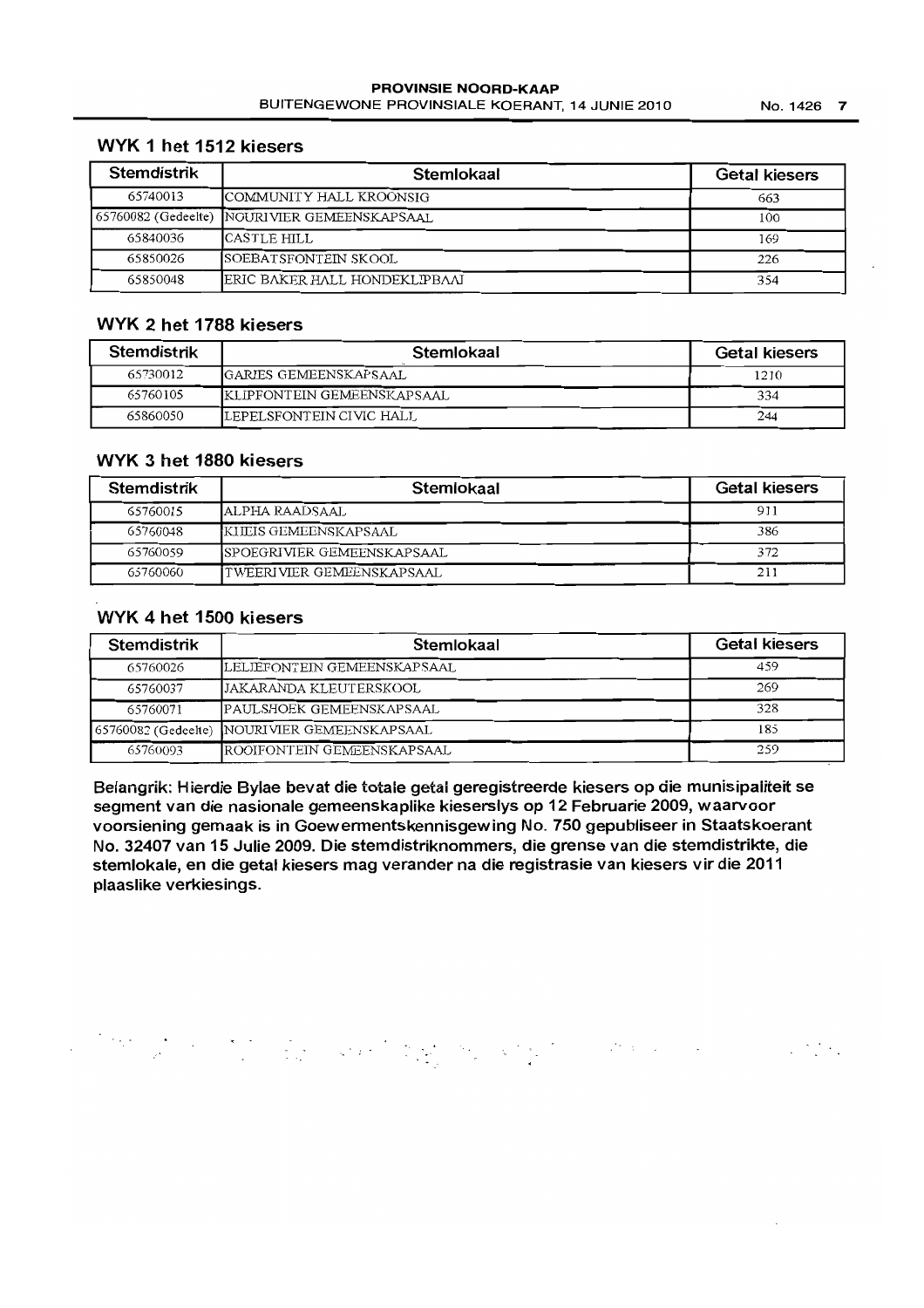8 No. 1426

#### **VORM MDB5**

#### WYKSAFBAKENING

#### BESWAAR INGEVOLGE ITEM 5(2) VAN BYLAE 1 VAN DIE WET OP PLAASLIKE REGERING: MUNISIPALE STRUKTURE, 1998

Hiermee teken ek beswaar aan teen die afbakening van die grense van die volgende wyke:

| <b>WYK NOMMER</b> | REDE/MOTIVERING |  |
|-------------------|-----------------|--|
|                   |                 |  |
|                   |                 |  |
|                   |                 |  |

Ek versoek die Munisipale Afbakeningsraad om die volgende alternatiewe voorstelle te oorweeg:

| Wyk nommer | Die wyk moet bestaan uit die volgende<br>stemdistrikte: (Voorsien die<br>stemdistriknommer en die getal<br>geregistreerde kiesers as volg<br>VD1123456(1500)+VD345678(2500)=4000) | Motivering |
|------------|-----------------------------------------------------------------------------------------------------------------------------------------------------------------------------------|------------|
|            |                                                                                                                                                                                   |            |
|            |                                                                                                                                                                                   |            |
|            |                                                                                                                                                                                   |            |
|            |                                                                                                                                                                                   |            |

Ek bevestig dat:

- die saamgevoegde stemdistrikte vorm 'n aaneenlopende wyk;
- die getal kiesers in elke wyk is binne die minimum en maksimum getal wat per wyk toegelaat word; Ek bevestig dat:<br>• die saamgevoegde stemdistrikte vorm 'n aaneenlopende wyk;<br>• die getal kiesers in elke wyk is binne die minimum en maksimum getal wat per wyk toegelaat word;<br>• die voorgestelde wyke vol
- 

**HANDTEKENING** 

NAAM EN VAN

**DATUM**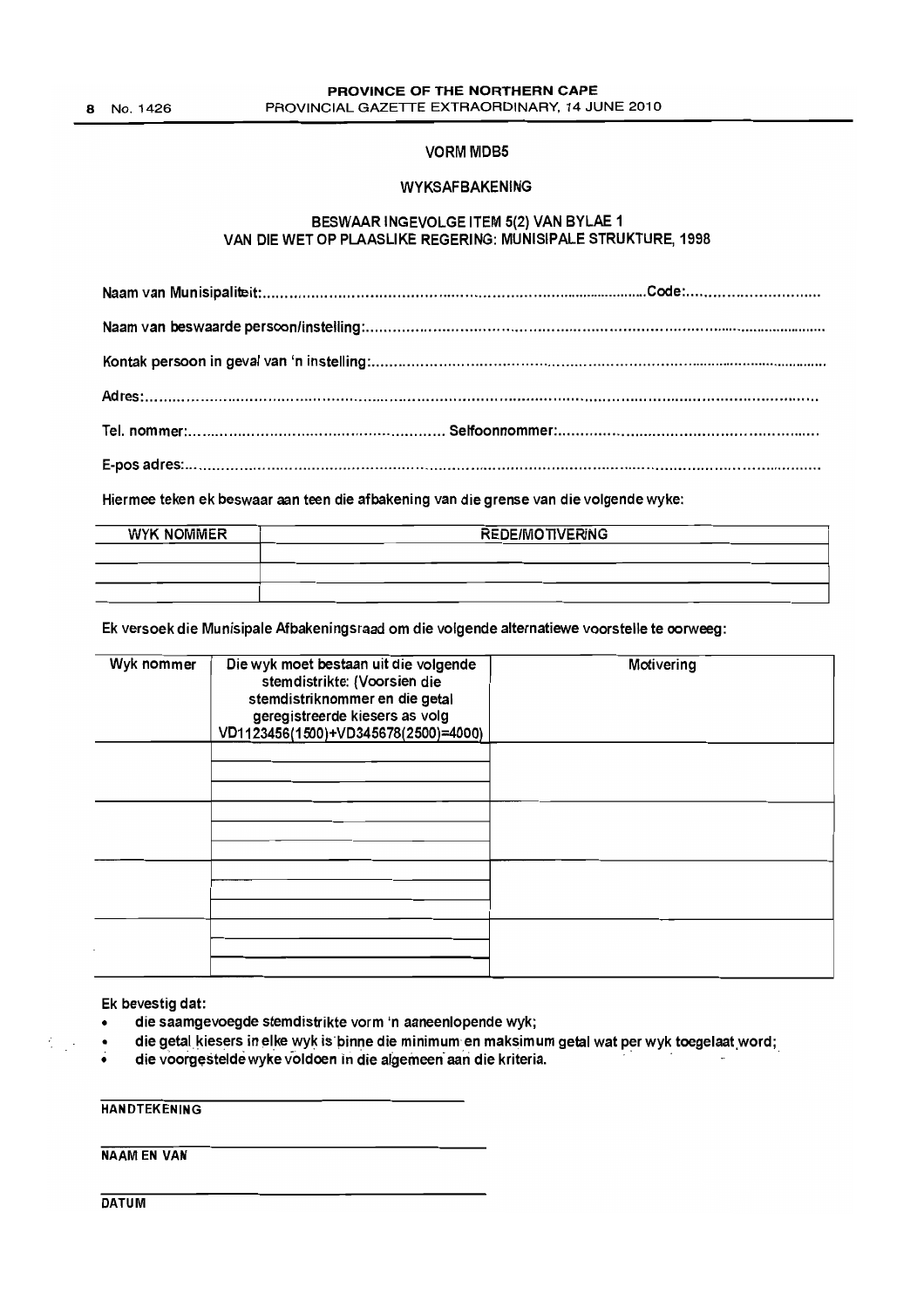

No. 1426

 $\bullet$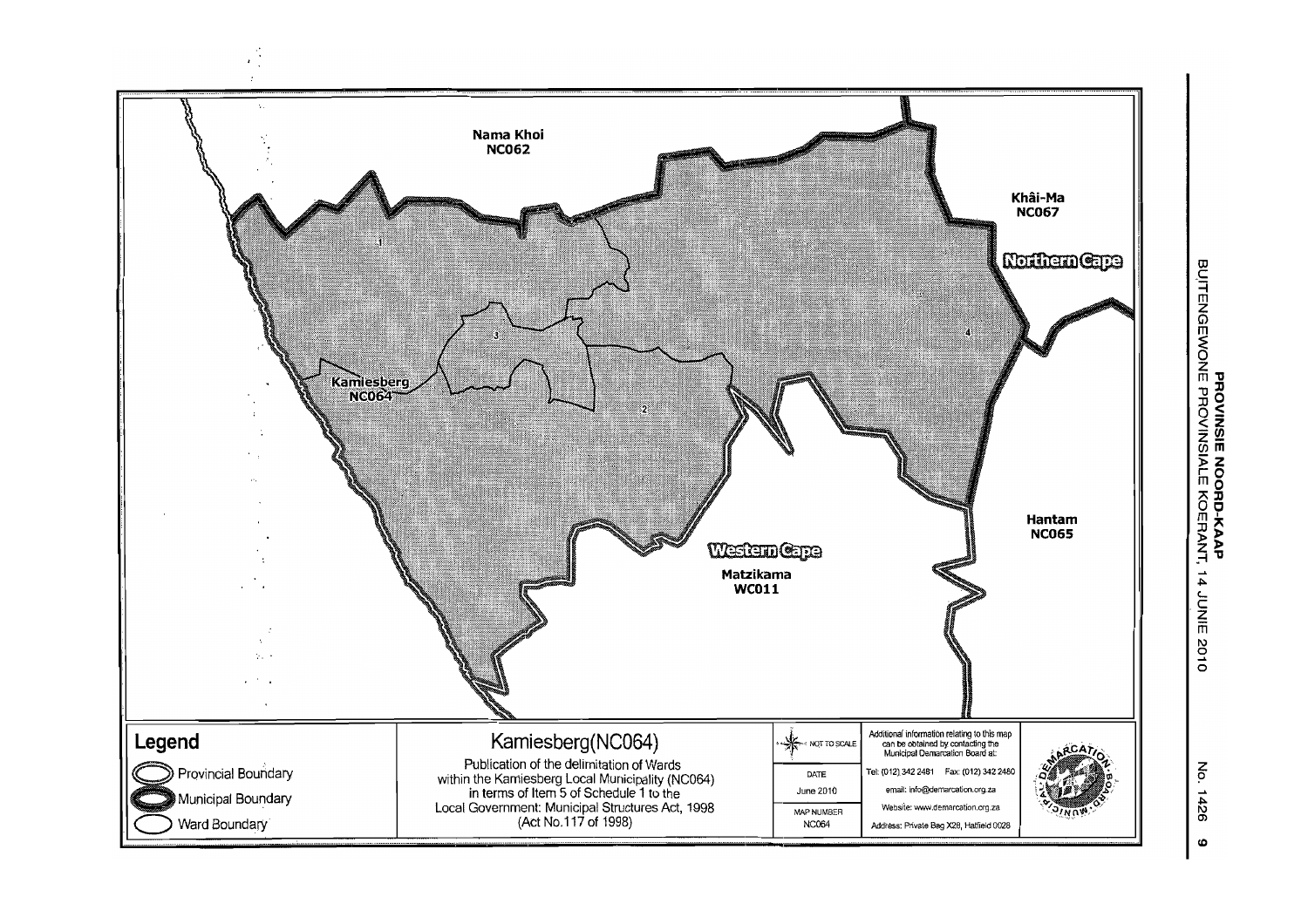

**PROVINCE OF THE NORTHERN CAPE<br>PROVINCIAL GAZETTE EXTRAORDINARY, 14 JUNE 2010** 

 $\vec{0}$ Νó.  $1426$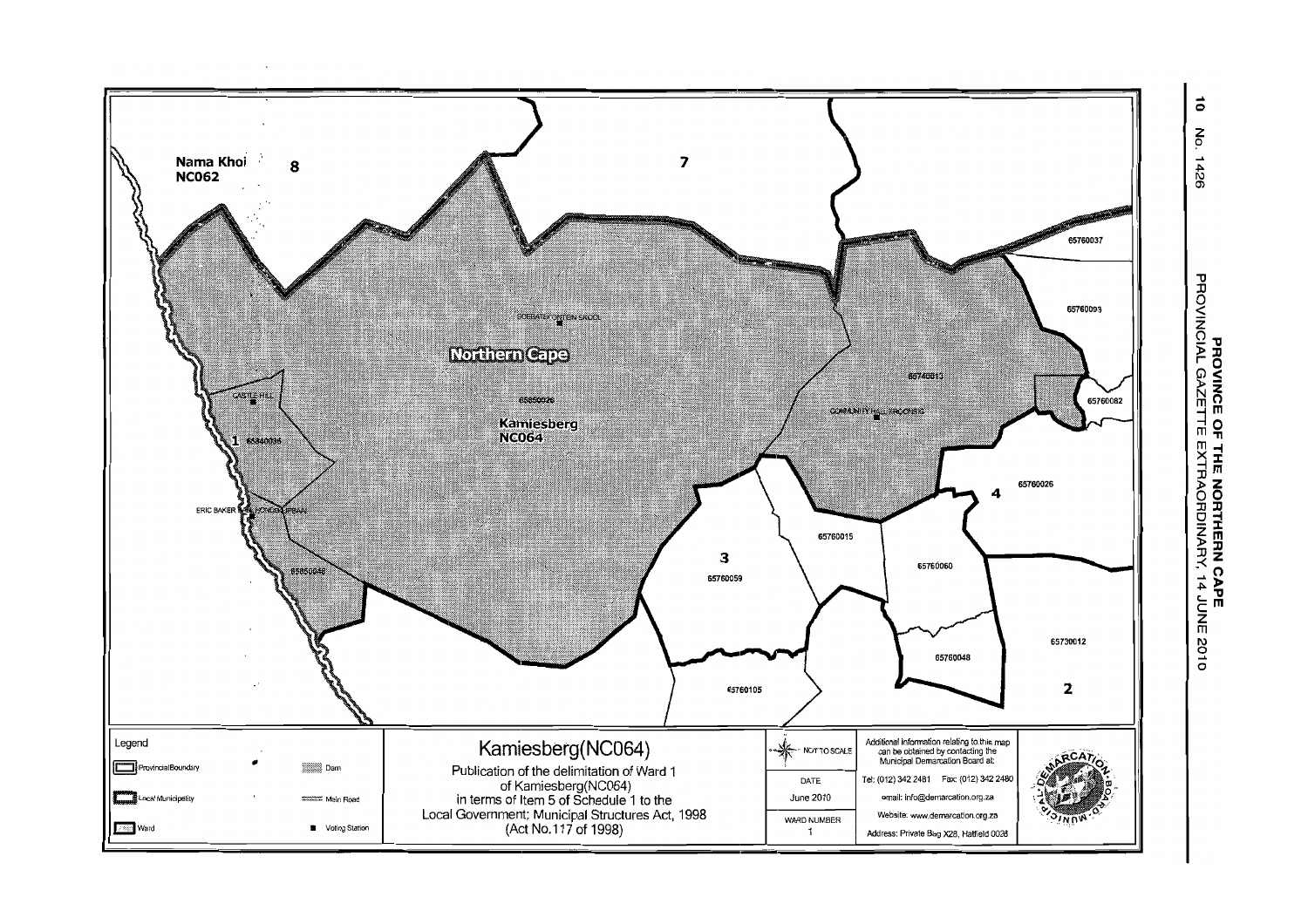

 $\frac{5}{5}$ 1426  $\vec{u}$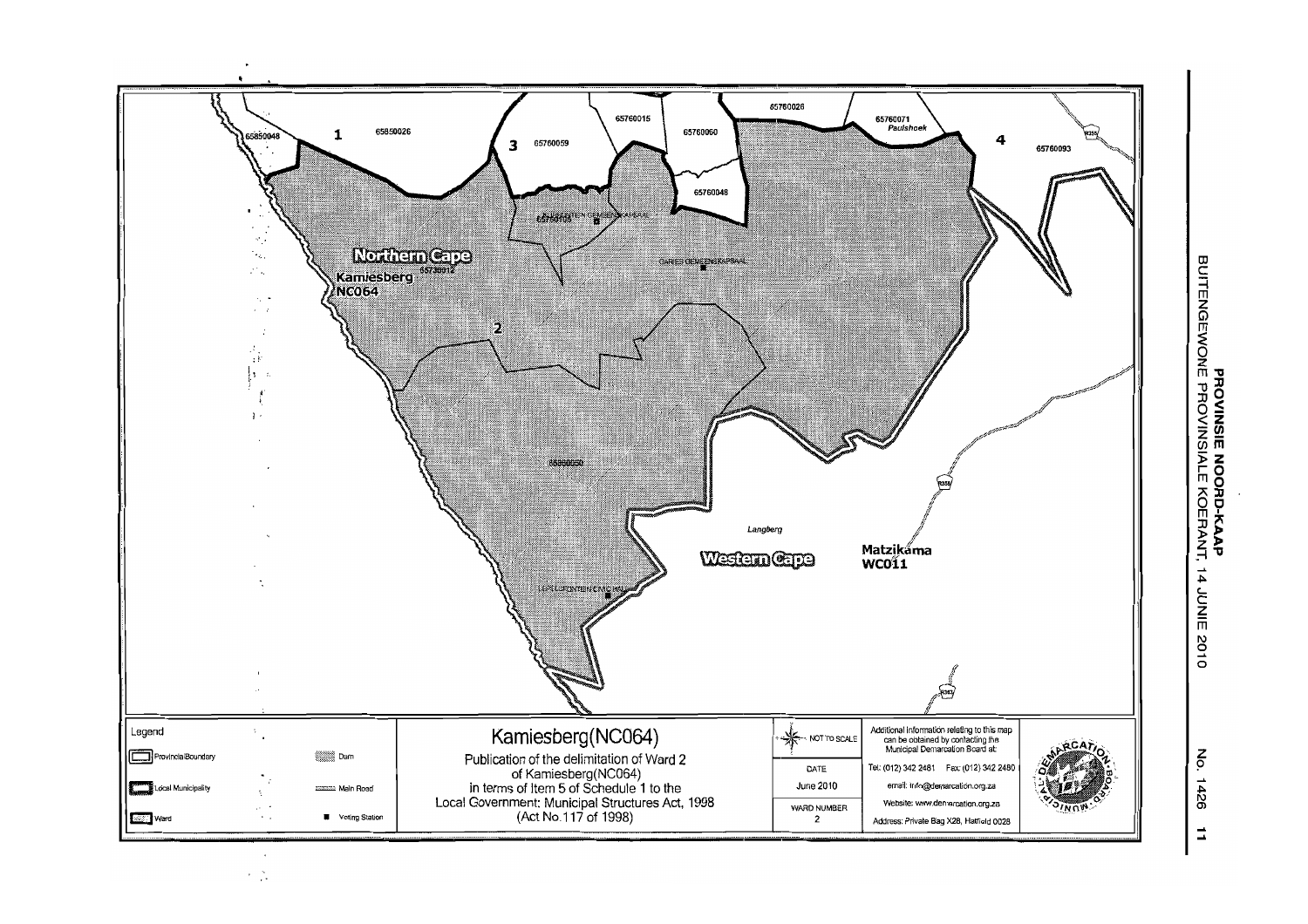